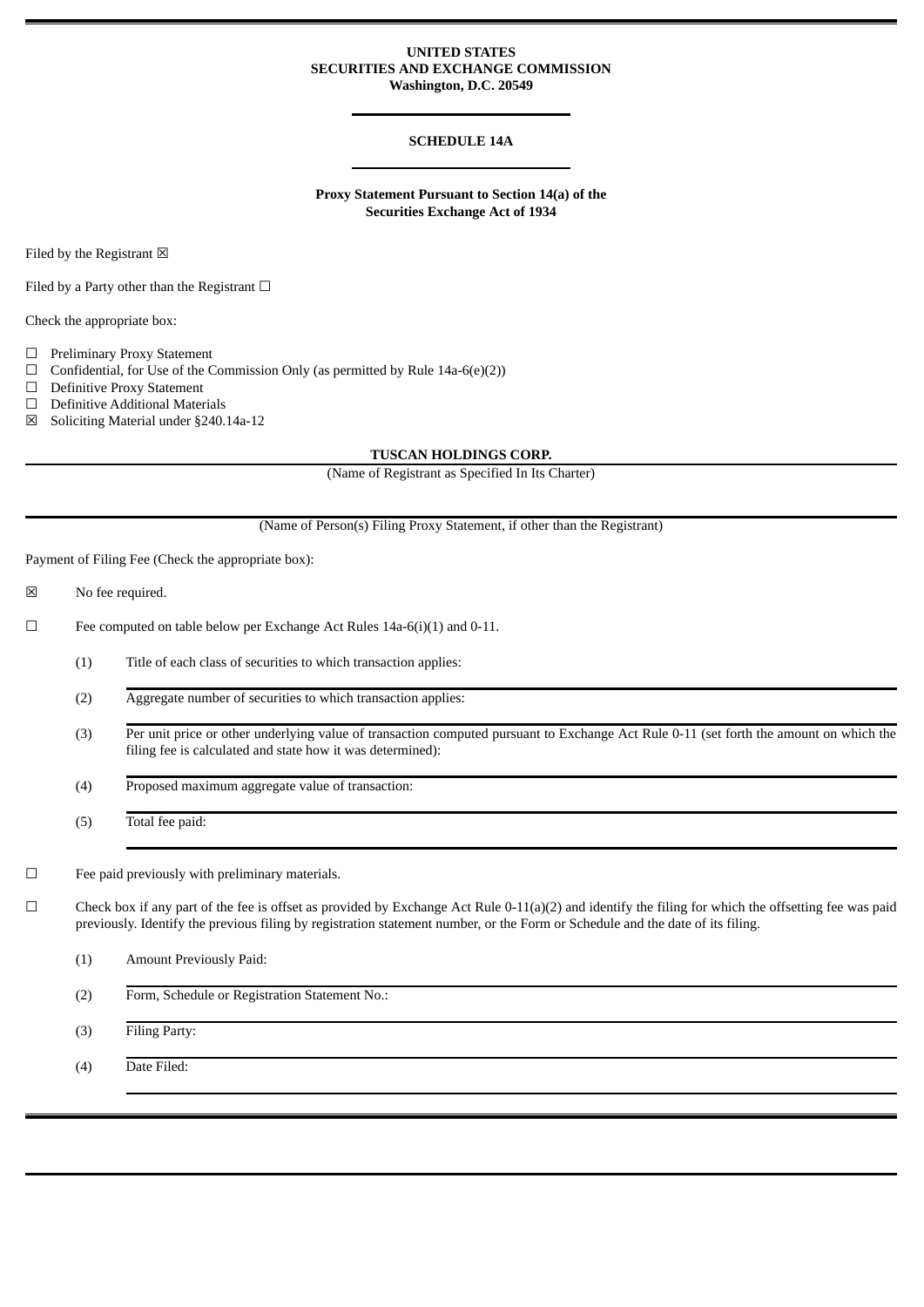

# **Tuscan Holdings Corp. Files Revised Preliminary Proxy Statement, Sets Record Date for Stockholders Eligible to Vote on Business Combination**

### *Stockholder vote expected to be on or about July 16, 2021*

NEW YORK, NY – June 8, 2021 – Tuscan Holdings Corp. (Nasdaq: THCB) ("Tuscan Holdings") announced today that it filed a revised preliminary proxy statement with the U.S. Securities and Exchange Commission ("SEC") in connection with the proposed business combination with Microvast, Inc., a leading global provider of next-generation battery technologies for commercial and specialty vehicles. The Company set the close of business on June 21, 2021 as the record date for the determination of stockholders eligible to vote at its special meeting of stockholders (the "Special Meeting"). Tuscan Holdings expects the Special Meeting to be held on or about July 16, 2021.

The consummation of the proposed business combination with Microvast and related items requires approval at the Special Meeting by the affirmative vote of the holders of over 50% of the outstanding Tuscan shares. Only stockholders who hold Tuscan shares on June 21, 2021 will be eligible to vote at the Special Meeting.

The previously announced business combination is expected to provide \$822 million of gross proceeds to Microvast. PIPE anchor investors include strategic partner Oshkosh Corporation as well as funds and accounts managed by BlackRock, Koch Strategic Platforms and InterPrivate. Upon the closing of the business combination, the combined company will be named Microvast Holdings, Inc. and is expected to be listed on the Nasdaq Stock Market under the new ticker symbol "MVST."

The revised preliminary proxy statement is subject to SEC review and stockholders are not required to take any action at this time. Once final, a definitive proxy statement will be mailed together with a proxy card to Tuscan Holdings' stockholders who hold shares on June 21, 2021. The definitive proxy statement will include the date and time of the Special Meeting.

# **About Microvast**

Microvast, Inc. is a technology innovator that designs, develops and manufactures lithium-ion battery solutions. Founded in 2006 and headquartered in Houston, TX, Microvast is renowned for its cutting-edge cell technology and its vertical integration capabilities which extends from core battery chemistry (cathode, anode, electrolyte, and separator) to battery packs. By integrating the process from raw material to system assembly, Microvast has developed a family of products covering a broad breadth of market applications. More information can be found on the corporate website: www.microvast.com.

## **About Tuscan**

Tuscan Holdings Corp. is a blank check company whose business purpose is to effect a merger, capital stock exchange, asset acquisition, stock purchase, reorganization or similar business combination with one or more businesses. Tuscan's management team is led by Stephen Vogel, Chairman and Chief Executive Officer. Tuscan is listed on Nasdaq under the ticker symbol "THCB."

## **About InterPrivate**

InterPrivate Capital is a private investment firm that invests on behalf of a consortium of family offices. The firm's unique independent co-sponsor structure provides its investors with the deep sector expertise and transaction execution capabilities of veteran deal-makers from the world's leading private equity and venture capital firms. Affiliates of InterPrivate Capital act as sponsors, co-sponsors and advisors of SPACs, and manage a number of investment vehicles on behalf of its family office co-investors that participate in private and public opportunities, including PIPE investments in support of the firm's sponsored business combinations. For more information regarding InterPrivate Capital, please visit www.interprivate.com. For more information regarding InterPrivate's SPAC strategy, please visit www.ipvspac.com.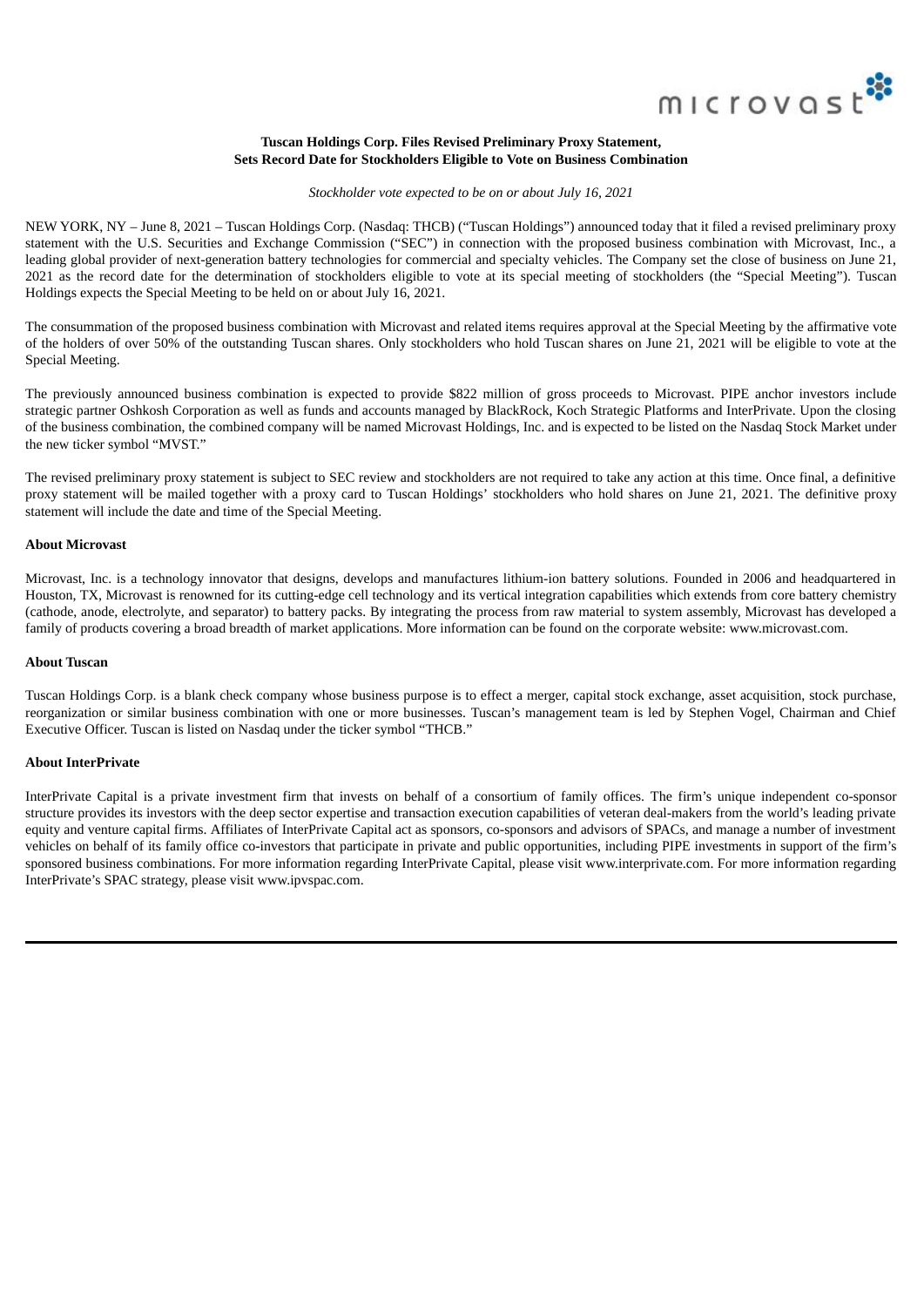

#### **Additional Information and Where to Find It**

In connection with the proposed transaction (the "Proposed Transaction") involving Tuscan and Microvast, Tuscan intends to file relevant materials with the SEC, including a definitive proxy statement ("Merger Proxy Statement"). On June 3, 2021 Tuscan filed a revised preliminary proxy statement with the SEC relating to the Proposed Transaction. INVESTORS AND SECURITY HOLDERS AND OTHER INTERESTED PARTIES ARE URGED TO READ THE THE MERGER PROXY STATEMENT FOR MORE INFORMATION ABOUT THE PROPOSED TRANSACTION WITH MICROVAST, AND TO READ ANY OTHER RELEVANT DOCUMENTS THAT ARE FILED OR WILL BE FILED WITH THE SEC, AS WELL AS ANY AMENDMENTS OR SUPPLEMENTS TO THESE DOCUMENTS, CAREFULLY AND IN THEIR ENTIRETY WHEN THEY BECOME AVAILABLE. The Merger Proxy Statement and other documents that may be filed with the SEC (when they are available) can be obtained free of charge from the SEC's website at www.sec.gov. These documents (when they are available) can also be obtained free of charge from Tuscan upon written request to Tuscan at Tuscan Holdings Corp., 135 E. 57th St., 17th Floor, New York, NY 10022.

#### **No Offer or Solicitation**

This communication is for informational purposes only and is not intended to and shall not constitute a proxy statement or the solicitation of a proxy, consent or authorization with respect to any securities in respect of the Proposed Transaction and shall not constitute an offer to sell or the solicitation of an offer to buy or subscribe for any securities or a solicitation of any vote of approval, nor shall there be any sale, issuance or transfer of securities in any jurisdiction in which such offer, solicitation or sale would be unlawful prior to registration or qualification under the securities laws of any such jurisdiction.

#### **Participants in Solicitation**

This communication is not a solicitation of a proxy from any investor or securityholder. However, Tuscan and certain of its directors and executive officers may be deemed to be participants in the solicitation of proxies in connection with the Proposed Transaction under the rules of the SEC. Information about Tuscan's directors and executive officers and their ownership of Tuscan's securities is set forth in Tuscan's filings with the SEC, including Tuscan's Annual Report on Form 10-K for the fiscal year ended December 31, 2020, which was filed with the SEC on March 25, 2021. To the extent that holdings of Tuscan's securities have changed since the amounts included in Tuscan's Annual Report, such changes have been or will be reflected on Statements of Change in Ownership on Form 4 filed with the SEC. Additional information regarding the participants is also included in the preliminary proxy statement filed on June 3, 2021 and will be included in the definitive Merger Proxy Statement, when it becomes available. When available, these documents can be obtained free of charge from the sources indicated above. Additional information is also included in the definitive proxy statement which was filed with the SEC on March 24, 2021 and mailed to Tuscan's stockholders on or about March 25, 2021.

#### **Cautionary Statement Regarding Forward-Looking Statements**

This communication contains "forward-looking statements" within the meaning of the Private Securities Litigation Reform Act of 1995. Such statements include, but are not limited to, statements about future financial and operating results, our plans, objectives, expectations and intentions with respect to future operations, products and services; and other statements identified by words such as "will likely result," "are expected to," "will continue," "is anticipated," "estimated," "believe," "intend," "plan," "projection," "outlook" or words of similar meaning. These forward-looking statements include, but are not limited to, statements regarding the expected proceeds from the Proposed Transaction, the timing of the Special Meetingand the likelihood and ability of the parties to successfully consummate the Proposed Transaction. Such forward-looking statements are based upon the current beliefs and expectations of our management and are inherently subject to significant business, economic and competitive uncertainties and contingencies, many of which are difficult to predict and generally beyond our control. Actual results and the timing of events may differ materially from the results anticipated in these forward-looking statements.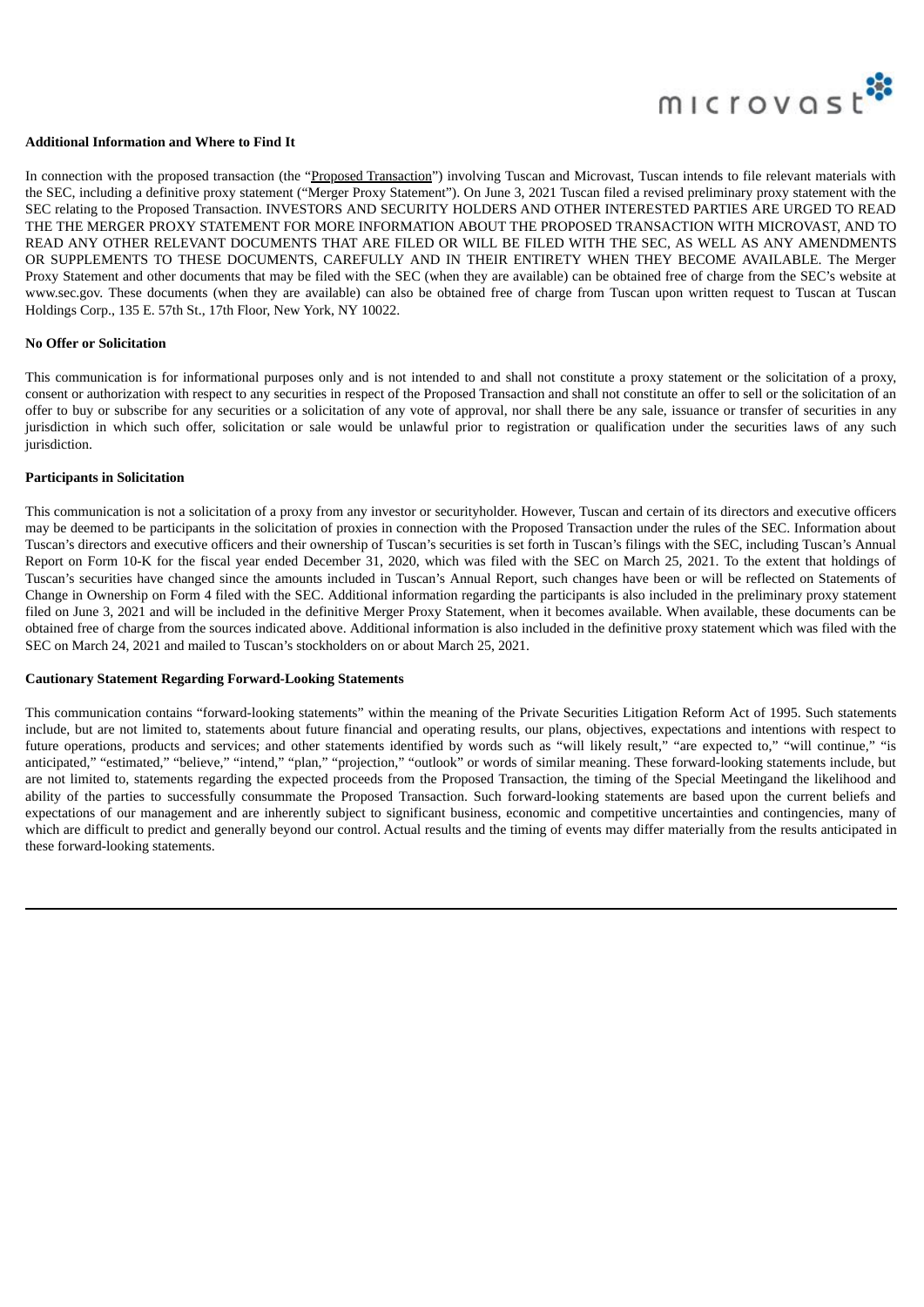

In addition to factors previously disclosed in Tuscan's reports filed with the SEC and those identified elsewhere in this communication, the following factors, among others, could cause actual results and the timing of events to differ materially from the anticipated results or other expectations expressed in the forward-looking statements: (1) a delay in the timing of the Special Meeting due to, among other things, the timing of the completion of the SEC review process; (2) the inability to complete the Proposed Transaction or, if Tuscan does not complete the Proposed Transaction, any other business combination; (3) the inability to complete the Proposed Transaction due to the failure to meet the closing conditions to the Proposed Transaction, including the inability to obtain approval of Tuscan's stockholders, the inability to consummate the contemplated PIPE financing, the failure to achieve the minimum amount of cash available following any redemptions by Tuscan stockholders, the failure to meet the Nasdaq listing standards in connection with the consummation of the Proposed Transaction, or the occurrence of any event, change or other circumstances that could give rise to the termination of the definitive agreement; (4) costs related to the Proposed Transaction; (5) a delay or failure to realize the expected benefits from the Proposed Transaction; (6) risks related to disruption of management time from ongoing business operations due to the Proposed Transaction; (7) the impact of the ongoing COVID-19 pandemic; (8) changes in the highly competitive market in which Microvast competes, including with respect to its competitive landscape, technology evolution or regulatory changes; (9) changes in the markets that Microvast targets; (10) risk that Microvast may not be able to execute its growth strategies or achieve profitability; (11) the risk that Microvast is unable to secure or protect its intellectual property; (12) the risk that Microvast's customers or thirdparty suppliers are unable to meet their obligations fully or in a timely manner; (13) the risk that Microvast's customers will adjust, cancel, or suspend their orders for Microvast's products; (14) the risk that Microvast will need to raise additional capital to execute its business plan, which may not be available on acceptable terms or at all; (15) the risk of product liability or regulatory lawsuits or proceedings relating to Microvast's products or services; (16) the risk that Microvast may not be able to develop and maintain effective internal controls; (17) the outcome of any legal proceedings that may be instituted against Tuscan, Microvast or any of their respective directors or officers following the announcement of the Proposed Combination; (18) risks of operations in the People's Republic of China; and (19) the failure to realize anticipated pro forma results and underlying assumptions, including with respect to estimated stockholder redemptions and purchase price and other adjustments.

Actual results, performance or achievements may differ materially, and potentially adversely, from any projections and forward-looking statements and the assumptions on which those forward-looking statements are based. There can be no assurance that the data contained herein is reflective of future performance to any degree. You are cautioned not to place undue reliance on forward-looking statements as a predictor of future performance as projected financial information and other information are based on estimates and assumptions that are inherently subject to various significant risks, uncertainties and other factors, many of which are beyond our control. All information set forth herein speaks only as of the date hereof in the case of information about Tuscan and Microvast or the date of such information in the case of information from persons other than Tuscan or Microvast, and we disclaim any intention or obligation to update any forward-looking statements as a result of developments occurring after the date of this communication. Forecasts and estimates regarding Microvast's industry and end markets are based on sources we believe to be reliable, however there can be no assurance these forecasts and estimates will prove accurate in whole or in part. Annualized, pro forma, projected and estimated numbers are used for illustrative purpose only, are not forecasts and may not reflect actual results.

#### **Press Contact:**

*Microvast Investor Relations* IR@microvast.com (346) 309-2562

*Microvast Public Relations* media@microvast.com

*Tuscan Holdings Corp.* Investor Relations, ICR TuscanIR@icrinc.com

*InterPrivate Capital* Charlotte Luer Investor Relations ir@interprivate.com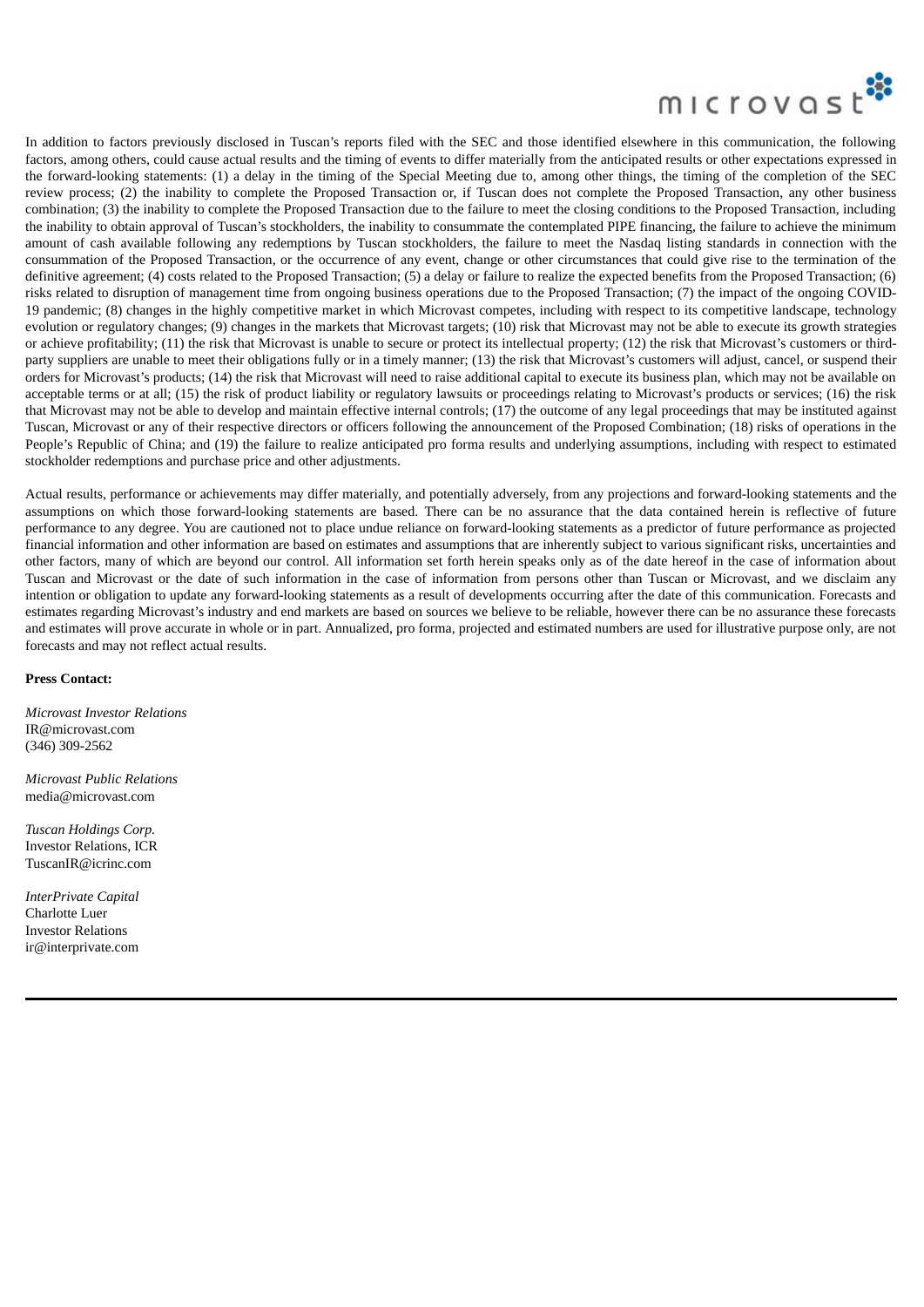

#### Microvast and Gaussin Partner to Accelerate the Transition to Zero-Emission Transportation

- Strategic Partnership for the next-gen full electric and hydrogen powered version of skateboard road truck platform
- State-of-the-art modular battery concept with a variety of cell chemistry
- · Long-term collaboration with a volume forecast of more than 1.5 GWh in the next 5 years and up to 29 GWh until 2031

Frankfurt am Main, June 8<sup>th</sup>, 2021 – Microvast, a leading global provider of next-generation battery technologies for commercial and specialty vehicles that recently announced a planned business combination with Tuscan Holdings Corp. (Nasdaq: THCB), has been nominated by Gaussin (EURONEXT GROWTH: ALGAU - FR0013495298) for its next generation skateboard road truck platform.

Gaussin is a pioneer in the design and assembly of electric and fuel cell vehicles in transport and logistics industry. Both companies have announced the partnership to integrate Microvast's new generation of batteries for electric and hydrogen skateboard applications of Gaussin.

### *Microvast joins force with Gaussin in developing zero-emission next-gen skateboard truck platform*

Today, Microvast was officially announced as battery supplier of Gaussin to power its new electric and hydrogen trucks. Both companies will collaborate to develop series of new skateboard road trucks, which can be deployed for multiple purposes in the logistics and transport field.

With its vertical integration capabilities, Microvast can provide a wide choice of different cell chemistries in its standard battery packs, which can fulfill the diversified technical requirements in terms of power, energy density and cycle life. The high-level modularity of Microvast batteries gives Gaussin great flexibility in vehicle design. Microvast believes that the excellent fast-charging capability, high energy density and outstanding safety features of Microvast battery solutions can meet the surging demand from major logistics players to shorten the charging duration and prolong the charging interval.

## *The skateboard for road trucks, a revolution in the field of clean and intelligent transport of goods*

Gaussin launched in April 2021 the first "skateboard" in the world for class 8 road trucks, tractor or carrier from 18t to 44t, hydrogen or all-electric, a rolling, versatile and modular platform intended for the various market players.

The solution is aimed at traditional truck manufacturers as well as new entrants, body builders and other market players in autonomous navigation software area. More broadly, the skateboard road truck platform targets all players wishing to access a hydrogen and electric platform for clean and intelligent transport.

Gaussin and Microvast expect to start building the first prototypes in both full electric and hydrogen version in mid 2021 to test the vehicle performance. Microvast will first supply Gaussin with its off-the-shelf MV-C battery pack and then offer an upgrade possibility through MV-I battery pack with an energy density of more than 180 Wh/kg.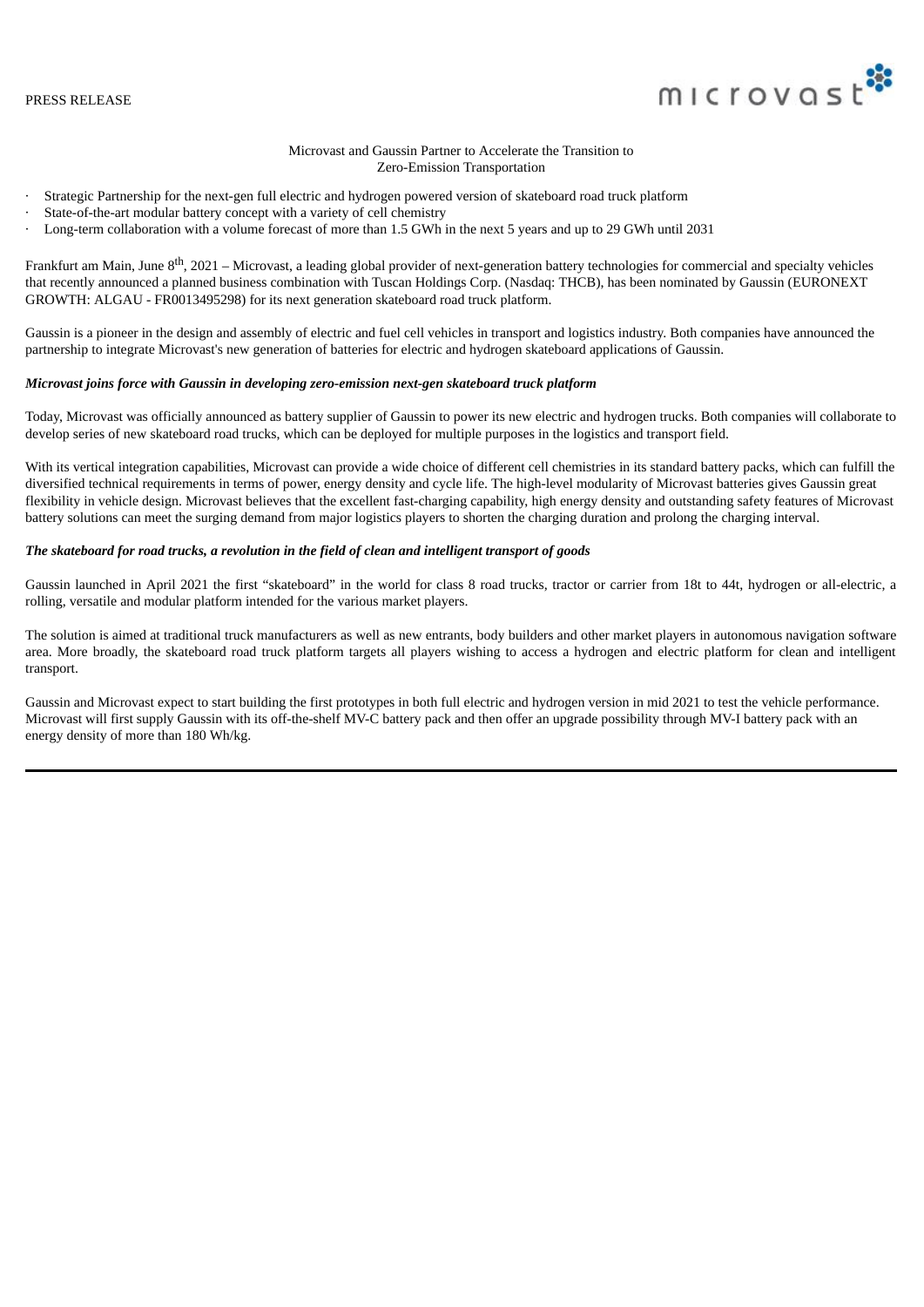### PRESS RELEASE



The hydrogen version of the road skateboard is a hybrid system that uses high power batteries in combination with a fuel cell to provide necessary power under certain conditions, with the driving range extended to almost 400 km thanks to the battery power.

The first prototypes are planned to be presented to major fleet and e-commerce companies in the United States and in Europe.

### **About Microvast**

Microvast, Inc. is a technology innovator that designs, develops and manufactures lithium-ion battery solutions. Founded in 2006 and headquartered in Houston, TX, Microvast is renowned for its cutting-edge cell technology and its vertical integration capabilities which extends from core battery chemistry (cathode, anode, electrolyte, and separator) to battery packs. By integrating the process from raw material to system assembly, Microvast has developed a family of products covering a broad breadth of market applications. More information can be found on the corporate website: www.microvast.com.

#### **About Gaussin**

Gaussin is an engineering company that designs, assembles and sells innovative products and services in the transport and logistics field. Its know-how encompasses cargo and passenger transport, autonomous technologies allowing for self-driving solutions such as Automotive Guided Vehicles, and the integration all types of batteries, electric and hydrogen fuel cells in particular. With more than 50,000 vehicles worldwide, Gaussin enjoys a strong reputation in four fast-expanding markets: port terminals, airports, logistics and people mobility. The group has developed strategic partnerships with major global players in order to accelerate its commercial penetration: Siemens Postal, Parcel & Airport Logistics in the airport field, Bolloré Ports and ST Engineering in ports and Bluebus for people mobility. GAUSSIN has broadened its business model with the signing of license agreements accelerating the diffusion of its technology throughout the world. The acquisition of METALLIANCE confirms the emergence of an international group present in all segments of intelligent and clean vehicles.

In October 2019, the Group won the World Autonomous Vehicle Transport Competition "Category leader" - "Better energy and environmental sustainability". GAUSSIN has been listed on Euronext Growth in Paris since 2010 (EURONEXT GROWTH - FR0013495298). More information on www.gaussin.com

#### **About Tuscan**

Tuscan Holdings Corp. is a blank check company whose business purpose is to effect a merger, capital stock exchange, asset acquisition, stock purchase, reorganization or similar business combination with one or more businesses. Tuscan's management team is led by Stephen Vogel, Chairman and Chief Executive Officer. Tuscan is listed on Nasdaq under the ticker symbol "THCB."

#### **About InterPrivate**

InterPrivate Capital is a private investment firm that invests on behalf of a consortium of family offices. The firm's unique independent co-sponsor structure provides its investors with the deep sector expertise and transaction execution capabilities of veteran deal-makers from the world's leading private equity and venture capital firms. Affiliates of InterPrivate Capital act as sponsors, co-sponsors and advisors of SPACs, and manage a number of investment vehicles on behalf of its family office co-investors that participate in private and public opportunities, including PIPE investments in support of the firm's sponsored business combinations. For more information regarding InterPrivate Capital, please visit www.interprivate.com. For more information regarding InterPrivate's SPAC strategy, please visit www.ipvspac.com.

#### **Additional Information and Where to Find It**

In connection with the proposed transaction (the "Proposed Transaction") involving Tuscan and Microvast, Tuscan intends to file relevant materials with the SEC, including a definitive proxy statement ("Merger Proxy Statement"). On June 3, 2021 Tuscan filed a revised preliminary proxy statement with the SEC relating to the Proposed Transaction. INVESTORS AND SECURITY HOLDERS AND OTHER INTERESTED PARTIES ARE URGED TO READ THE THE MERGER PROXY STATEMENT FOR MORE INFORMATION ABOUT THE PROPOSED TRANSACTION WITH MICROVAST, AND TO READ ANY OTHER RELEVANT DOCUMENTS THAT ARE FILED OR WILL BE FILED WITH THE SEC, AS WELL AS ANY AMENDMENTS OR SUPPLEMENTS TO THESE DOCUMENTS, CAREFULLY AND IN THEIR ENTIRETY WHEN THEY BECOME AVAILABLE BECAUSE THEY WILL CONTAIN IMPORTANT INFORMATION ABOUT MICROVAST, TUSCAN, THE PROPOSED TRANSACTION AND RELATED MATTERS. The Merger Proxy Statement and other documents that may be filed with the SEC (when they are available) can be obtained free of charge from the SEC's website at www.sec.gov. These documents (when they are available) can also be obtained free of charge from Tuscan upon written request to Tuscan at Tuscan Holdings Corp., 135 E. 57th St., 17th Floor, New York, NY 10022.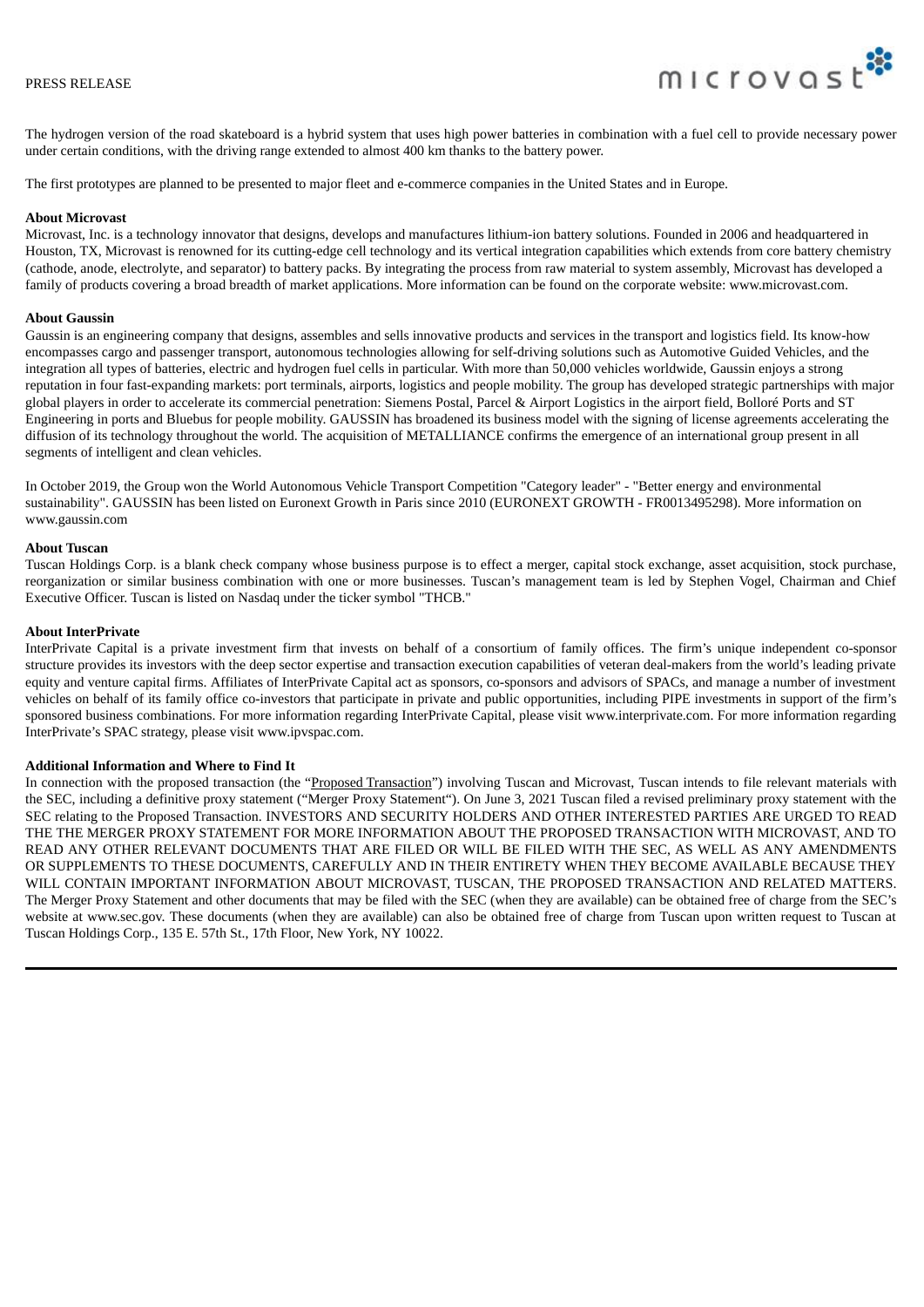

### **No Offer or Solicitation**

This communication is for informational purposes only and is not intended to and shall not constitute a proxy statement or the solicitation of a proxy, consent or authorization with respect to any securities in respect of the Proposed Transaction and shall not constitute an offer to sell or the solicitation of an offer to buy or subscribe for any securities or a solicitation of any vote of approval, nor shall there be any sale, issuance or transfer of securities in any jurisdiction in which such offer, solicitation or sale would be unlawful prior to registration or qualification under the securities laws of any such jurisdiction.

### **Participants in Solicitation**

This communication is not a solicitation of a proxy from any investor or securityholder. However, Tuscan, Microvast, and certain of their directors and executive officers may be deemed to be participants in the solicitation of proxies in connection with the Proposed Transaction under the rules of the SEC. Information about Tuscan's directors and executive officers and their ownership of Tuscan's securities is set forth in Tuscan's filings with the SEC, including Tuscan's Annual Report on Form 10-K for the fiscal year ended December 31, 2020, which was filed with the SEC on March 25, 2021. To the extent that holdings of Tuscan's securities have changed since the amounts included in Tuscan's Annual Report, such changes have been or will be reflected on Statements of Change in Ownership on Form 4 filed with the SEC. Additional information regarding the participants is also included in the preliminary proxy statement filed on June 3, 2021 and will be included in the definitive Merger Proxy Statement, when it becomes available. When available, these documents can be obtained free of charge from the sources indicated above. Additional information is also included in the definitive proxy statement which was filed with the SEC on March 24, 2021 and mailed to Tuscan's stockholders on or about March 25, 2021.

## **Cautionary Statement Regarding Forward-Looking Statements**

This communication contains "forward-looking statements" within the meaning of the Private Securities Litigation Reform Act of 1995. Such statements include, but are not limited to, statements about future financial and operating results, our plans, objectives, expectations and intentions with respect to future operations, products and services; and other statements identified by words such as "will likely result," "are expected to," "will continue," "is anticipated," "estimated," "believe," "intend," "plan," "projection," "outlook" or words of similar meaning. These forward-looking statements include, but are not limited to, statements regarding Microvast's industry and market sizes, future opportunities for Tuscan, Microvast and the combined company, Tuscan's and Microvast's estimated future results and the Proposed Transaction, including the implied equity value, the expected transaction and ownership structure and the likelihood and ability of the parties to successfully consummate the Proposed Transaction. Such forward-looking statements are based upon the current beliefs and expectations of our management and are inherently subject to significant business, economic and competitive uncertainties and contingencies, many of which are difficult to predict and generally beyond our control. Actual results and the timing of events may differ materially from the results anticipated in these forward-looking statements.

In addition to factors previously disclosed in Tuscan's reports filed with the SEC and those identified elsewhere in this communication, the following factors, among others, could cause actual results and the timing of events to differ materially from the anticipated results or other expectations expressed in the forward-looking statements: (1) a delay in the timing of the Special Meeting at which the Proposed Transaction will be submitted to Tuscan's stockholders for approval due to, among other things, the timing of the completion of the SEC review process; (2) the inability to complete the Proposed Transaction or, if Tuscan does not complete the Proposed Transaction, any other business combination; (3) the inability to complete the Proposed Transaction due to the failure to meet the closing conditions to the Proposed Transaction, including the inability to obtain approval of Tuscan's stockholders, the inability to consummate the contemplated PIPE financing, the failure to achieve the minimum amount of cash available following any redemptions by Tuscan stockholders, the failure to meet the Nasdaq listing standards in connection with the consummation of the Proposed Transaction, or the occurrence of any event, change or other circumstances that could give rise to the termination of the definitive agreement; (4) costs related to the Proposed Transaction; (5) a delay or failure to realize the expected benefits from the Proposed Transaction; (6) risks related to disruption of management time from ongoing business operations due to the Proposed Transaction; (7) the impact of the ongoing COVID-19 pandemic; (8) changes in the highly competitive market in which Microvast competes, including with respect to its competitive landscape, technology evolution or regulatory changes; (9) changes in the markets that Microvast targets; (10) risk that Microvast may not be able to execute its growth strategies or achieve profitability; (11) the risk that Microvast is unable to secure or protect its intellectual property; (12) the risk that Microvast's customers or third-party suppliers are unable to meet their obligations fully or in a timely manner; (13) the risk that Microvast's customers will adjust, cancel, or suspend their orders for Microvast's products; (14) the risk that Microvast will need to raise additional capital to execute its business plan, which may not be available on acceptable terms or at all; (15) the risk of product liability or regulatory lawsuits or proceedings relating to Microvast's products or services; (16) the risk that Microvast may not be able to develop and maintain effective internal controls; (17) the outcome of any legal proceedings that may be instituted against Tuscan, Microvast or any of their respective directors or officers following the announcement of the Proposed Combination; (18) risks of operations in the People's Republic of China; and (19) the failure to realize anticipated pro forma results and underlying assumptions, including with respect to estimated stockholder redemptions and purchase price and other adjustments.